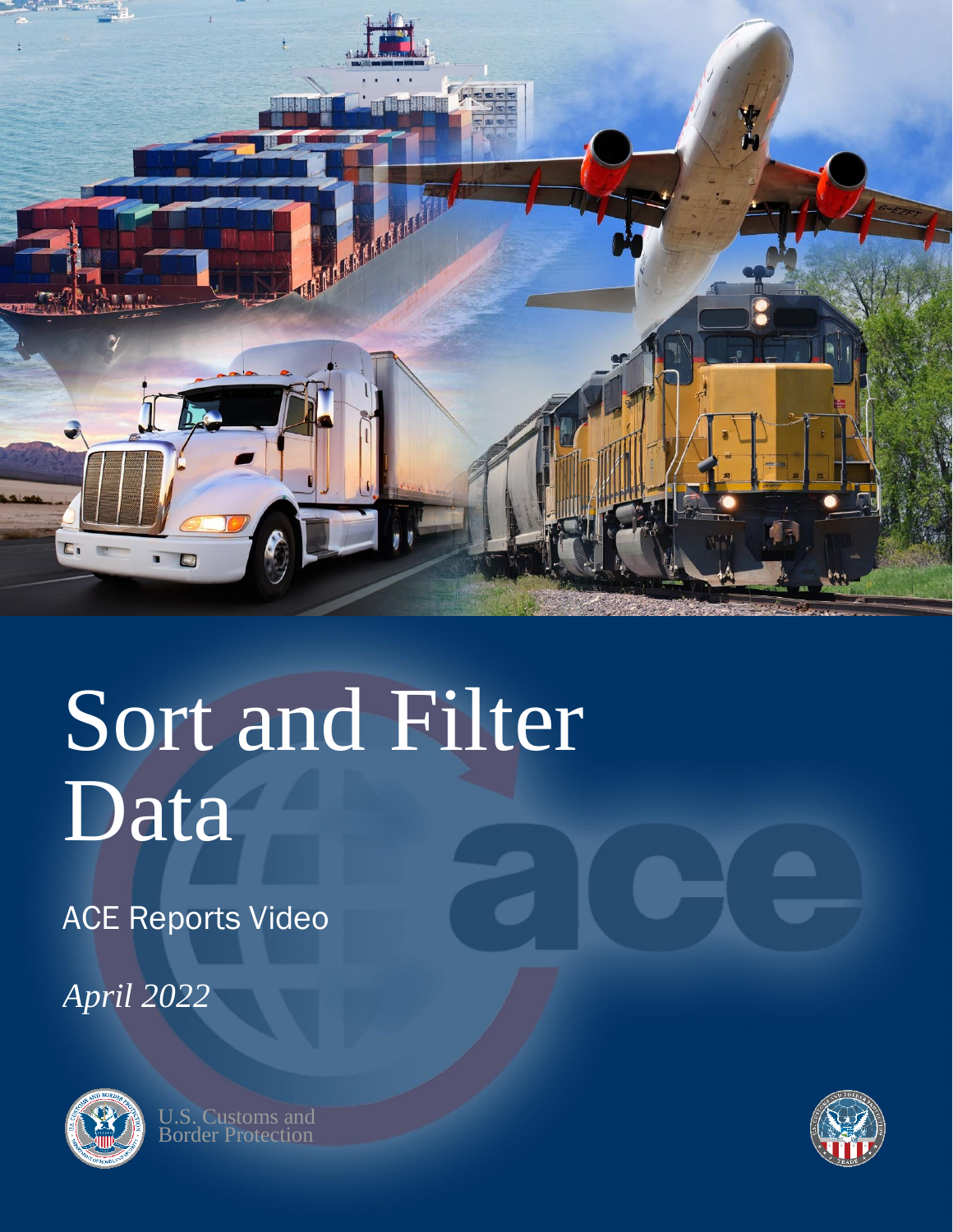

# **INTRODUCTION**

Use the **Sort** feature in **Design** mode to adjust the order of report data rows. You can sort single or multiple data columns in ascending or descending order. Use the **Advanced…** option to view and manage the priority of multiple sorted columns.

Filter report results to make it easier to find what you are looking for. Filtering only adjusts what data displays; it does not refresh the query. Located in **Reading** mode, the **Filter Bar** displays a bar for choosing one or more data objects to filter. Each filter for the chosen data object displays a drop-down menu that, when opened, lists the values of the data object returned by the report query. Each data object can only filter a single value at a time.

## *SORT REPORT DATA*

- 1. Open a report and select the **Main Report** tab.
- 2. Select the **Design** button.
- 3. In the one of the report's columns:
	- a. Right-click a data cell to display the context menu.

Reading

b. In the context menu, select **Sort,** then select the desired sort type.

 $\mathbf{P}$  Design

| <b>HTSN</b><br>First 2 | 羁  | Linking<br>▶<br>Assign Reference | <b>Entry Month Year</b> |
|------------------------|----|----------------------------------|-------------------------|
|                        | 甩  | ١<br>Drill                       |                         |
| 38                     |    | ٠<br>Group                       | Apr - 2021              |
|                        |    | ١<br>Filter                      |                         |
|                        | đ. | ٠<br>Ranking                     |                         |
| 38                     | ₹Ť | ۰<br>Sort                        | None<br>$\checkmark$    |
|                        | 唱  | ١<br><b>Break</b>                | Ascending<br>쓮          |
| 38                     |    | ١<br>Hide                        | Descending              |



౹₹∕

**NOTE:** If you apply multiple sorts, the **Advanced…** option allows you to set the priority order of the sorts.

4. In the toolbar, select the **Save** button.

#### *REMOVE ALL SORTS*

- 1. In a sorted column:
	- a. Right-click a data cell to display the context menu.
	- b. In the context menu, select the **Sort** menu then select **Remove all Sorts**.

All sorts in the selected table are removed.



**NOTE:** Use the **Advanced…** option to remove individual sorts.

2. In the toolbar, select the **Save** button.